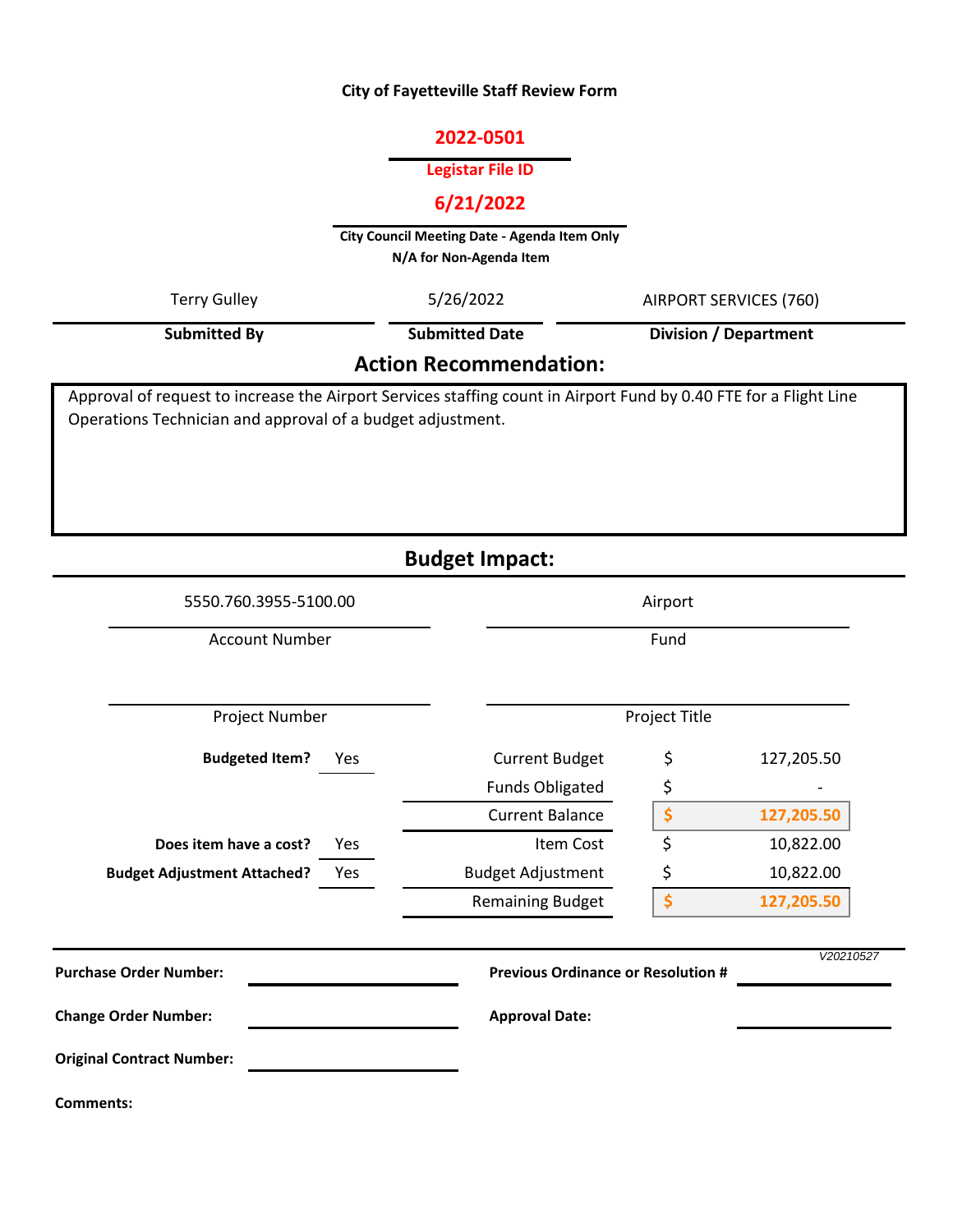

## **CITY COUNCIL MEMO**

#### **MEETING OF JUNE 21, 2022**

**TO:** Mayor and City Council

- **THRU:** Susan Norton, Chief of Staff Chris Brown, Public Works Director
- **FROM:** Terry Gulley, Asst PW Director Operations

**DATE:** May 26, 2022

**SUBJECT: POSITION CONTROL INCREASE**

#### **RECOMMENDATION:**

Approval of request to increase the Airport Services staffing count in Airport Fund by 0.40 FTE for a Flight Line Operations Technician and approval of a budget adjustment.

#### **BACKGROUND:**

Staffing for the FBO has remained consistent since the City took over operations in 2013. Since that time, operations and fuel sale, as well as based aircraft have all grown significantly. Adding additional staffing is not only necessary from a customer experience standpoint, but paramount to the safety of airport staff.

#### **DISCUSSION:**

Currently the Airport has a 0.60 FTE for a seasonal maintenance worker. During the 2022 budget season, an additional maintenance position was granted but the .6 FTE was not utilized. Seasonal work will be funded via the extra services budget going forward (if deemed necessary). The additional staff member in the FBO will result in a dramatic decrease in the amount of time employees are alone on the field.

#### **BUDGET/STAFF IMPACT:**

This position would primarily be funded in savings in the current budget related to an unfilled vacancy.

#### **Attachments:**

Staff Review Form City Council Memo Budget Adjustment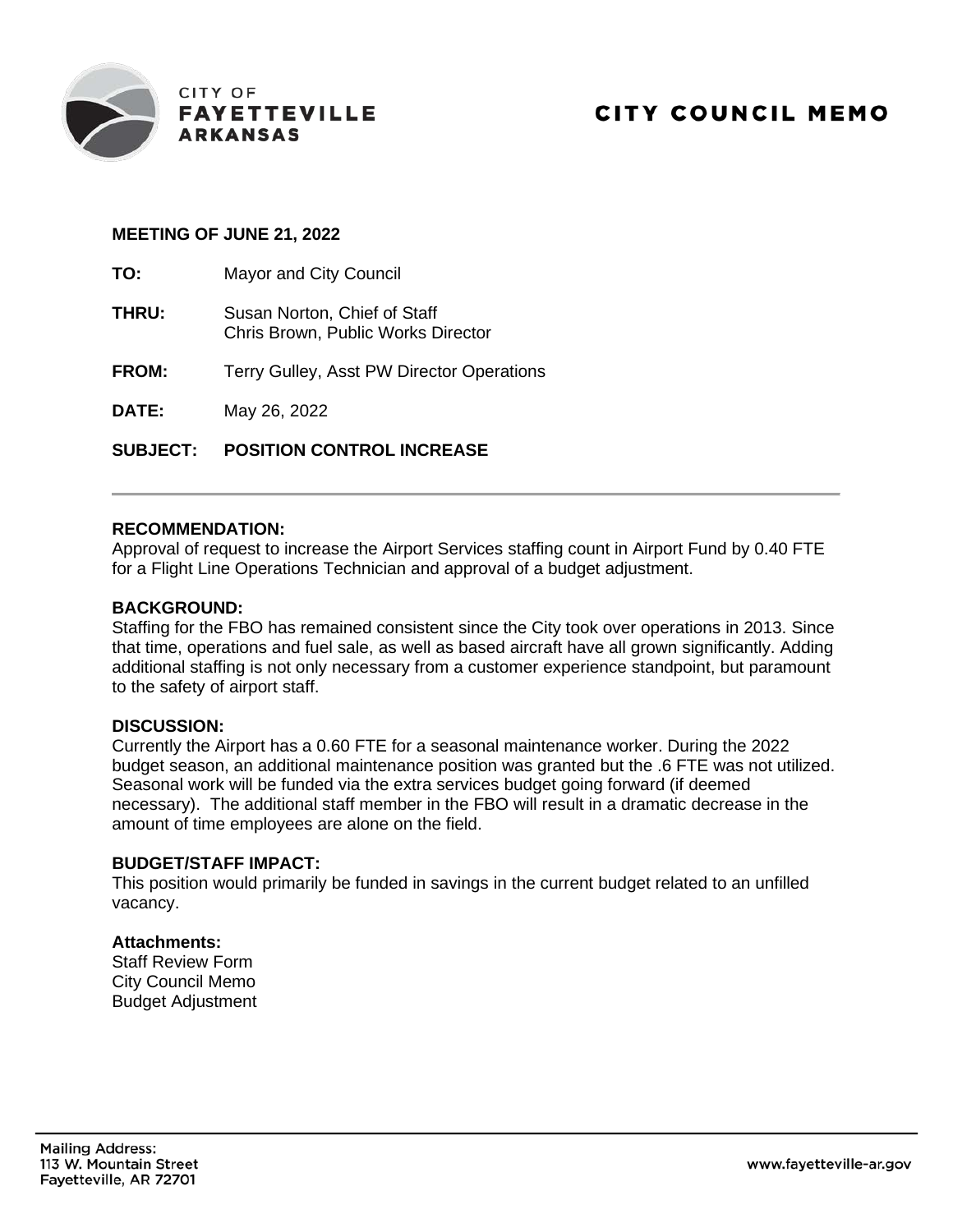### POSITION TITLE

## **FLIGHT LINE OPERATIONS TECHNICIAN (2022 Midyear)**

#### REQUEST DESCRIPTION

ADD AN ADDITIONAL FLIGHT LINE OPERATIONS TECHNICIAN TO HELP HANDLE THE INFLIUX OF TRAFFIC AND FUEL SALES AT THE AIRPORT. THIS POSITON WILL ALLOW FOR THE SCHEDULE TO BE STRUCTURED IN A WAY THAT A SINGLE STAFF MEMBER WILL NOT BE SCHEDULED FOR LONG PERIODS OF TIME, HELPING CREATE A SAFER WORK ENVIRONMENT.

FULL YEAR BUDGET IMPACT (\$55,786).

SIX MONTH BUDGET IMPACT (\$27,895).

|                                                                                                                                                                                       | <b>REQUESTED BUDGET TOTAL</b>                                                                      |                                                               | \$                | 55,786                                     |
|---------------------------------------------------------------------------------------------------------------------------------------------------------------------------------------|----------------------------------------------------------------------------------------------------|---------------------------------------------------------------|-------------------|--------------------------------------------|
| POSITION CONTROL INPUTS:                                                                                                                                                              |                                                                                                    |                                                               |                   |                                            |
| Organization Set:                                                                                                                                                                     |                                                                                                    | 5550.760.3955 - Airport.Airport Services.Airport Operations   |                   |                                            |
| Request Type:                                                                                                                                                                         | <b>New Position</b>                                                                                | Position Sequence:                                            | 760-0509-05       |                                            |
| Job Description (Job#/Grade#)                                                                                                                                                         |                                                                                                    | FLIGHT LINE OPERATIONS TECHNICIAN (0509 / J412)               |                   |                                            |
| Budgeted Hourly Rate to Use:                                                                                                                                                          | <b>Mrk</b>                                                                                         |                                                               | \$                | 18.93                                      |
| <b>FTE</b>                                                                                                                                                                            | 1.00                                                                                               | <b>Annual Hours</b>                                           |                   | 2,080                                      |
| <b>Benefit Group:</b><br>Health Insurance:<br>Pension Plan:<br><b>Overtime Hours:</b><br>Calc FICA/Medicare (Y/N)<br>Overtime Hours (FLSA):<br>Holiday Pay (PayPeriod):<br>Other Pay: | 100 - GEN EMP FT 40 HRS (NON-EXEMPT)<br><b>BUD-Health - HEALTH INSURANCE</b><br>760 - PENSION<br>Y | <b>PUBLIC SAFETY ONLY</b>                                     |                   |                                            |
| <b>RATES:</b>                                                                                                                                                                         |                                                                                                    |                                                               |                   |                                            |
| Grade Range (Min-Mrk-Max)                                                                                                                                                             | J412                                                                                               | \$15.71 - \$18.93 - \$23.47<br>\$32,677 - \$39,374 - \$48,818 |                   |                                            |
| <b>FICA Rate:</b><br><b>Medicare Rate:</b><br>Health Rate (Monthly):<br>Pension Rate (Annual %):<br><b>Full-Time Benefits:</b><br>Life Rate 900 (%):<br>LTD Rate 920 (%):             |                                                                                                    |                                                               | \$<br>12.00%<br>Y | 6.20%<br>1.45%<br>700.00<br>0.19<br>0.0033 |
| ADD Rate 680 (Monthly):                                                                                                                                                               |                                                                                                    |                                                               | \$                | 0.50                                       |